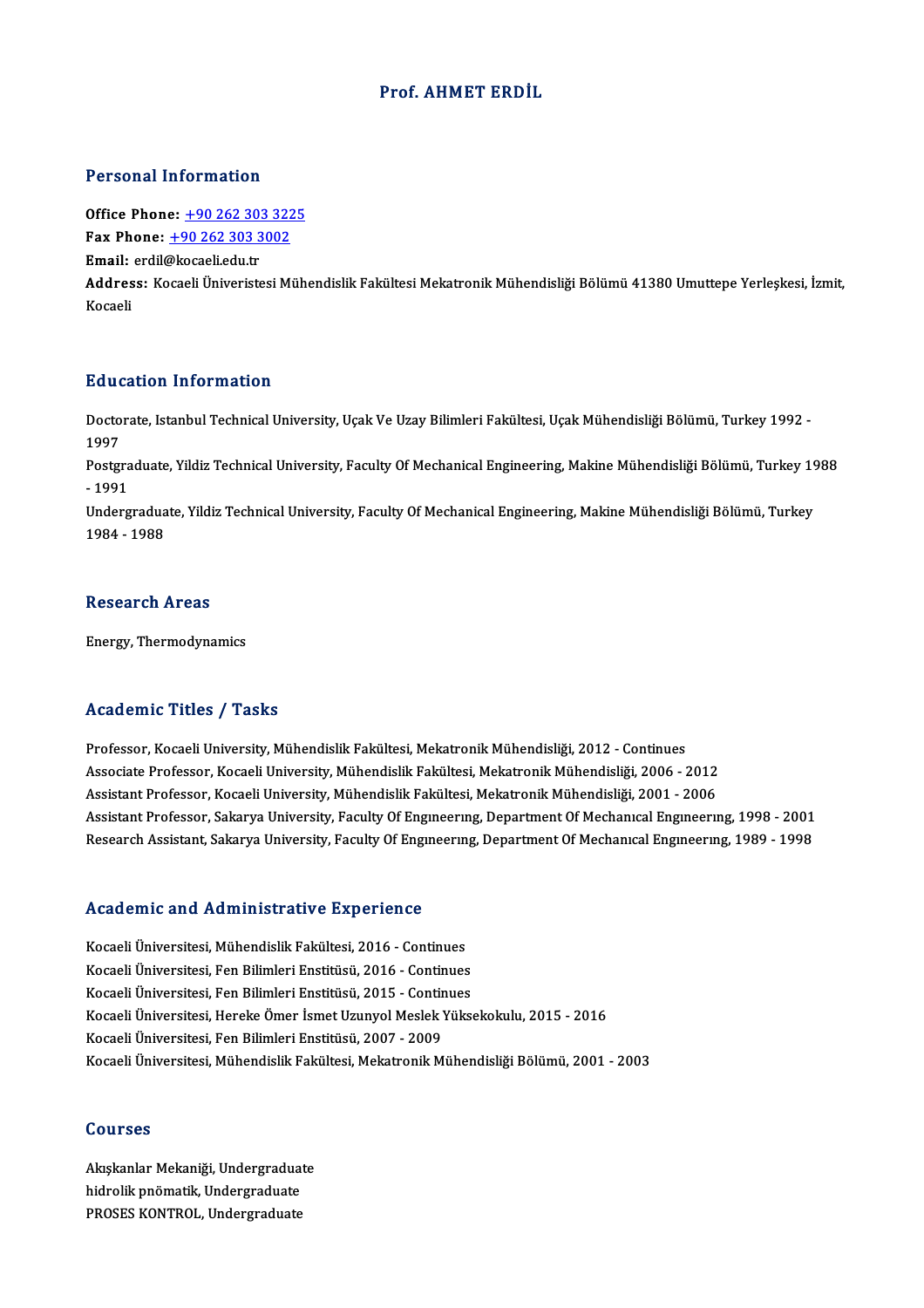# Articles Published in Journals That Entered SCI, SSCI and AHCI Indexes

| Articles Published in Journals That Entered SCI, SSCI and AHCI Indexes |                                                                                                                     |
|------------------------------------------------------------------------|---------------------------------------------------------------------------------------------------------------------|
| L.                                                                     | The prediction of meteorological variables using artificial neural network<br>ERDİL A., Arcaklioglu E.              |
|                                                                        | Neural Computing and Applications, vol.22, pp.1677-1683, 2013 (Journal Indexed in SCI)                              |
| П.                                                                     | Wavelet analysis of turbulent velocity fields in a spark ignition engine<br>ERDİL A.                                |
|                                                                        | International Journal of Vehicle Design, vol.54, no.2, pp.123-136, 2010 (Journal Indexed in SCI)                    |
| III.                                                                   | Prediction of performance and exhaust emissions of a diesel engine fueled with biodiesel produced                   |
|                                                                        | from waste frying palm oil                                                                                          |
|                                                                        | ÇANAKCI M., ÖZSEZEN A. N., Arcaklioglu E., ERDİL A.                                                                 |
|                                                                        | Expert Systems with Applications, vol.36, no.5, pp.9268-9280, 2009 (Journal Indexed in SCI)                         |
| IV.                                                                    | Decomposition of forced turbulent jet flows                                                                         |
|                                                                        | ERDIL A., ERTUNÇ H. M., YILMAZ T.                                                                                   |
|                                                                        | PROCEEDINGS OF THE INSTITUTION OF MECHANICAL ENGINEERS PART C-JOURNAL OF MECHANICAL                                 |
|                                                                        | ENGINEERING SCIENCE, vol.223, no.4, pp.919-933, 2009 (Journal Indexed in SCI)                                       |
| V.                                                                     | Hot wire probe calibration using artificial neural network                                                          |
|                                                                        | ERDİL A., Arcaklıoğlu E.                                                                                            |
|                                                                        | Transactions of the Institute of Measurement & Control, vol.31, no.2, pp.153-166, 2009 (Journal Indexed in SCI)     |
| VI.                                                                    | A comparative study of turbulent velocity fields in an internal combustion engine with shrouded                     |
|                                                                        | valve and flat/bowl piston configurations                                                                           |
|                                                                        | ERDİL A., Kodal A.                                                                                                  |
|                                                                        | Proceedings of the Institution of Mechanical Engineers, Part C: Journal of Mechanical Engineering Science, vol.221, |
|                                                                        | no.12, pp.1597-1607, 2007 (Journal Indexed in SCI)                                                                  |
| VII.                                                                   | Optimum operating conditions of irreversible solar driven heat engines<br>YILMAZ T., ÜST Y., ERDİL A.               |
|                                                                        | Renewable Energy, vol.31, no.9, pp.1333-1342, 2006 (Journal Indexed in SCI)                                         |
| VIII.                                                                  | Performance and exhaust emissions of a biodiesel engine                                                             |
|                                                                        | ÇANAKCI M., ERDİL A., Arcaklioğlu E.                                                                                |
|                                                                        | Applied Energy, vol.83, no.6, pp.594-605, 2006 (Journal Indexed in SCI)                                             |
|                                                                        | IX. Exergy optimization for an irreversible combined cogeneration cycle                                             |
|                                                                        | ERDIL A.                                                                                                            |
|                                                                        | Journal of the Energy Institute, vol.78, no.1, pp.27-31, 2005 (Journal Indexed in SCI)                              |
| X.                                                                     | Decomposition of turbulent velocity fields in an SI engine                                                          |
|                                                                        | ERDİL A, Kodal A, AYDIN K                                                                                           |
|                                                                        | Flow, Turbulence and Combustion, vol.68, no.2, pp.91-110, 2002 (Journal Indexed in SCI)                             |
|                                                                        | <b>Articles Published in Other Journals</b>                                                                         |
|                                                                        |                                                                                                                     |

### The Published in Other Journa<br>I. Internet Controlled Mobile Robot<br>KAPLAN K. KUNGAN M. Nural O. EPD I. Internet Controlled Mobile Robot<br>KAPLAN K., KUNCAN M., Nural O., ERDİL A. Internet Controlled Mobile Robot<br>KAPLAN K., KUNCAN M., Nural O., ERDİL A.<br>IJNES - International Journal of Natural and Engineering Sciences, vol.11, pp.19-23, 2017 (Refereed Journals of<br>Other Institutions) KAPLAN K., KUNCA<br>IJNES - Internations<br>Other Institutions)<br>Controlling Of W. IJNES - International Journal of Natural and Engineering<br>Other Institutions)<br>II. Controlling Of Water Temperature And Flow Rate<br>KINCAN M, KABLAN K, CÜNER H, E. Umugu A, ERDİLA Other Institutions)<br>Controlling Of Water Temperature And Flow Rate<br>KUNCAN M., KAPLAN K., GÜNER H. E. , Umucu A., ERDİL A.<br>UNES. International Journal of Natural and Engineering S. Controlling Of Water Temperature And Flow Rate<br>KUNCAN M., KAPLAN K., GÜNER H. E. , Umucu A., ERDİL A.<br>IJNES - International Journal of Natural and Engineering Sciences, vol.11, pp.44-46, 2017 (Refereed Journals of<br>Other In KUNCAN M., KAPLA<br>IJNES - Internations<br>Other Institutions)<br>FUZZY NEUPAL N Other Institutions)<br>III. FUZZY NEURAL NETWORK CONTROLLER AS A REAL TIME CONTROLLER USING PSO

ÖZTÜRK S., KARAKUZU C., KUNCAN M., ERDİL A. Academic Platform Journal of Engineering and Science - APJES, vol.5, pp.15-22, 2017 (Refereed Journals of Other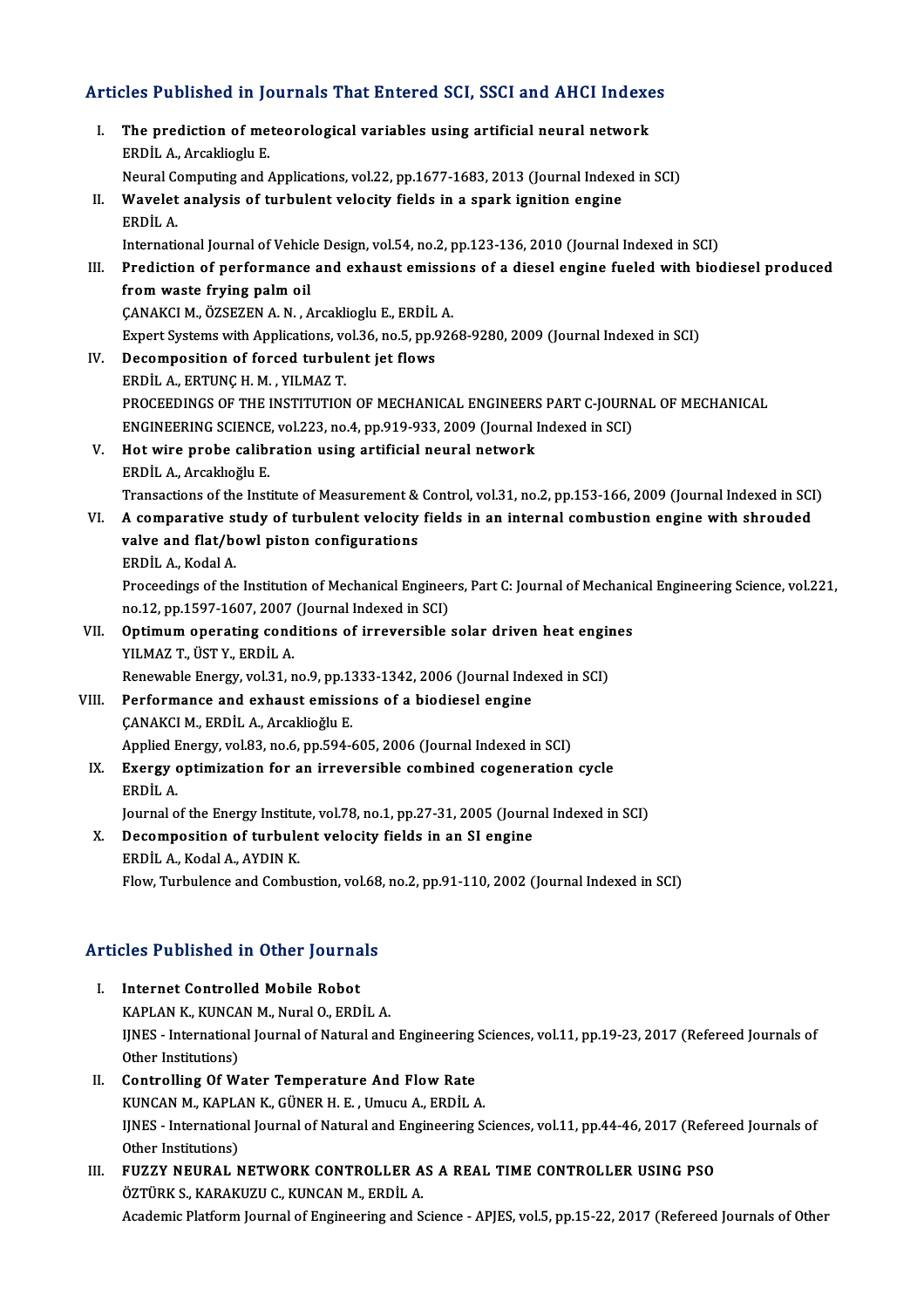Institutions)

- IV. Power Density Analysis of an Endoreversible Braysson Cycle KODAL A., ŞAHİN B., ERDİL A. Power Density Analysis of an Endoreversible Braysson Cycle<br>KODAL A., ŞAHİN B., ERDİL A.<br>Journal of Naval Science and Engineering, vol.1, pp.119-132, 2003 (Refereed Journals of Other Institutions)<br>Performance analysis of a
- V. Performance analysis of a two-stage irreversible heat pump under maximumheating load per unit **Journal of Naval Science<br>Performance analysi:<br>total cost conditions<br>KODAL A SAHIN B EB**

KODAL A., ŞAHİN B., ERDİL A.

Exergy, An International Journal, vol.2, no.3, pp.159-166, 2002 (Refereed Journals of Other Institutions)

### Refereed Congress / Symposium Publications in Proceedings

efereed Congress / Symposium Publications in Proceedings<br>I. MAKİNE ÖĞRENMESİ KULLANILARAK ENDÜSTRİYEL ISIL İŞLEM FIRININDA KESTİRİMCİ BAKIM<br>CALISMASININ CERCEKI ESTİRİLMESİ YOCU QONGI OSP YAYAN DONUM YUSI<br>MAKİNE ÖĞRENMESİ KULLANILARAK<br>CALIŞMASININ GERÇEKLEŞTİRİLMESİ MAKİNE ÖĞRENM<br>CALIŞMASININ GE<br>Kızıltan O., ERDİL A.<br>E III USLARASI M CALIŞMASININ GERÇEKLEŞTİRİLMESİ<br>Kızıltan O., ERDİL A.<br>5.ULUSLARARASI MÜHENDİSLİK VE TEKNOLOJİ YÖNETİMİ KONGRESİ, 24 April 2021, pp.344-352<br>İKİ EKSEN AKTİE KORUMA SİSTEMİNİN KONTROLÜ

## Kızıltan O., ERDİL A.<br>5.ULUSLARARASI MÜHENDİSLİK VE TEKNOLOJİ YÖNETİM<br>II. İKİ EKSEN AKTİF KORUMA SİSTEMİNİN KONTROLÜ<br>farkoğlu o. ERDİL A

5.ULUSLARARASI Mİ<br>İKİ EKSEN AKTİF F<br>fazlıoğlu e., ERDİL A.<br>INTERNATIONAL AC

INTERNATIONALAGEANSYMPOSIUMONINNOVATIVEINTERDISCIPLINARYSCIENTIFICRESEARCHES,26 -27 March 2019

III. Pnömatik Silindirin Hassas Konum Kontrolu şenolm. t. ,ERDİLA. Pnömatik Silindirin Hassas Konum Kontrolu<br>şenol m. t. , ERDİL A.<br>Otomatik Kontrol Türk Milli Komitesi Ulusal Toplantısı, Turkey, 12 - 14 September 2018, pp.76-81<br>Pine Inspection Bobet

## IV. Pipe Inspection Robot Otomatik Kontrol Türk Milli Komitesi Ulusal Toplant<br>Pipe Inspection Robot<br>Gökçedağlıoğlu A., Kersolar C., KAPLAN K., ERDİL A.<br>Eth International Sumnesium en Inneuative Technel

Pipe Inspection Robot<br>Gökçedağlıoğlu A., Kersolar C., KAPLAN K., ERDİL A.<br>5th International Symposium on Innovative Technologies in Engineering and Science (ISITES'17), Baku, Azerbaijan,<br>29 - 30 September 2017, pp.929-927 Gökçedağlıoğlu A., Kersolar C., KAPLA<br>5th International Symposium on Inno<br>29 - 30 September 2017, pp.829-837<br>24 Cartesian Bobat Controlling B. 5th International Symposium on Innovative Technologi<br>
29 - 30 September 2017, pp.829-837<br>
V. 2d Cartesian Robot Controlling By Eye Tracking<br>
V. Sarabulut B. Vağız İ.A., KABLAN V. EBDİLA

29 - 30 September 2017, pp.829-837<br>V. 2d Cartesian Robot Controlling By Eye Tracking<br>Karabulut B., Yağız İ.A., KAPLAN K., ERDİL A. 2d Cartesian Robot Controlling By Eye Tracking<br>Karabulut B., Yağız İ. A. , KAPLAN K., ERDİL A.<br>5th International Symposium on Innovative Technologies in Engineering and Science (ISITES'17), Baku, Azerbaijan,<br>29 - 30 Septem Karabulut B., Yağız İ. A. , KAPLAN K., E<br>5th International Symposium on Inno<br>29 - 30 September 2017, pp.819-828<br>Internat Controlled Mobile Bobot 29 - 30 September 2017, pp.819-828<br>VI. Internet Controlled Mobile Robot

nural o., doğan m., yenen y., bostancı c., KAPLAN K., KUNCAN M., ERDİL A. Internet Controlled Mobile Robot<br>nural o., doğan m., yenen y., bostancı c., KAPLAN K., KUNCAN M., ERDİL A.<br>INTERNATIONAL CONGRESS ONNATURAL AND ENGINEERING SCIENCES, üsküp, Macedonia, 1 - 05 September<br>2016 nural<br>INTER<br>2016<br>Speci 2016<br>VII. Specified Water Temperature and Quantity Obtaining by On Off Control

2016<br>Specified Water Temperature and Quantity Obtaining by On Off Control<br>umucu a., bozkurt c., kaan d., cam s., kotaman d., KUNCAN M., KAPLAN K., GÜNER H. E. , ERDİL A.<br>INTERNATIONAL CONCRESS ONNATURAL AND ENCINEERING SCI INTERNATIONAL CONGRESS ONNATURAL AND ENGINEERING SCIENCES, üsküp, Macedonia, 1 - 05 September<br>2016 umuci<br>INTER<br>2016<br>Beal

### VIII. Real Time PI Implementation on Flow Rate Control Using with PLC

çiftçiö.a. ,kaçar e.,yıldırımm.,bilginu., turhany.,KAPLANK.,GÜNERH.E. ,KUNCANM.,ERDİLA. Real Time PI Implementation on Flow Rate Control Using with PLC<br>çiftçi ö. a. , kaçar e., yıldırım m., bilgin u., turhan y., KAPLAN K., GÜNER H. E. , KUNCAN M., ERDİL A.<br>INTERNATIONAL CONGRESS ONNATURAL AND ENGINEERING SCIE çiftçi<br>INTER<br>2016<br>Eugen INTERNATIONAL CONGRESS ONNATURAL AND ENGINEERING SCIENCES, üsküp<br>2016<br>IX. Fuzzy Neural Network Controller As A RealTime Controller Using Pso

2016<br>Fuzzy Neural Network Controller As A Rea<br>ÖZTÜRK S., KARAKUZU C., KUNCAN M., ERDİL A.<br>ISITES2015-3- OE Iuly 2015 Fuzzy Neural Network Co<br>ÖZTÜRK S., KARAKUZU C., KU<br>ISITES2015, 3 - 05 July 2015<br>System dosian with SGAD ( ÖZTÜRK S., KARAKUZU C., KUNCAN M., ERDİL A.<br>ISITES2015, 3 - 05 July 2015<br>X. System design with SCADA in process laboratory<br>Cülle S. EPDİL A.

## ISITES2015, 3 - 0!<br>System design<br>Gülle S., ERDİL A.<br>Proseedinge of th

System design with SCADA in process laboratory<br>Gülle S., ERDİL A.<br>Proceedings of the IEEE International Conference on Mechatronics 2004, ICM'04, İstanbul, Turkey, 3 - 05 June<br>2004, np.492,496 Gülle S., ERDİL A.<br>Proceedings of the<br>2004, pp.492-496<br>The Desermositi

## XI. The Decomposition of Turbulent Flows in a Forced Jet